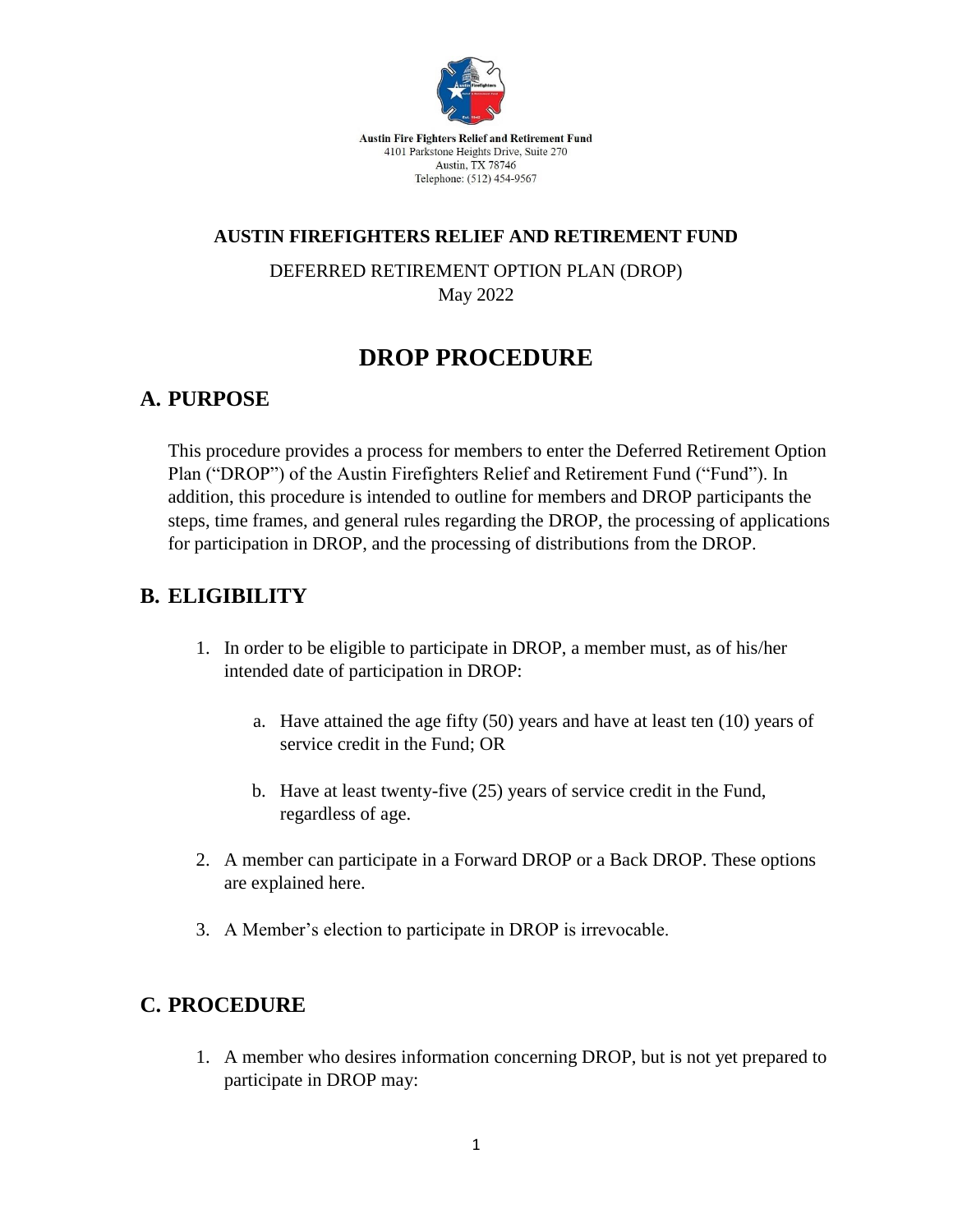

- a. Request an estimate of the amount of his or her DROP benefit; and/or
- b. Schedule an appointment with the Fund staff to discuss the DROP benefit, including an estimate of the amount of his or her DROP benefit.
- 2. A member of the Fund who is retiring and desires to participate in DROP must schedule an appointment to meet or speak with the Fund staff ("Appointment").
- 3. Prior to the Appointment, the Fund staff may email information pertaining to DROP participation to the member.
- 4. A member must bring the following items to the Appointment:
	- a. A copy of his/her driver's license;
	- b. If married, a copy of his/her marriage certificate;
	- c. A copy of his/her Qualified Domestic Relations Order (QDRO), if divorced since becoming a member;
	- d. A copy of the birth certificate for any unmarried child/children under the age of twenty-two (22), other than a child who has been determined by the Board not to be dependent on the member;
	- e. The social security numbers for any child described above and for the member's current spouse, if any; and
	- f. A voided check to the member's bank account.
- 5. In the event a member who is married desires to designate a beneficiary other than his/her spouse for DROP benefits, the member's spouse must also attend the Appointment for the purpose of exercising his/her consent to such beneficiary designation;
- 6. During the Appointment, the DROP participant must be prepared to execute and sign the retirement forms including the DROP application.
- 7. Subsequent to the Appointment, staff will place the member's DROP application for a retirement pension on the Board agenda for the next regularly scheduled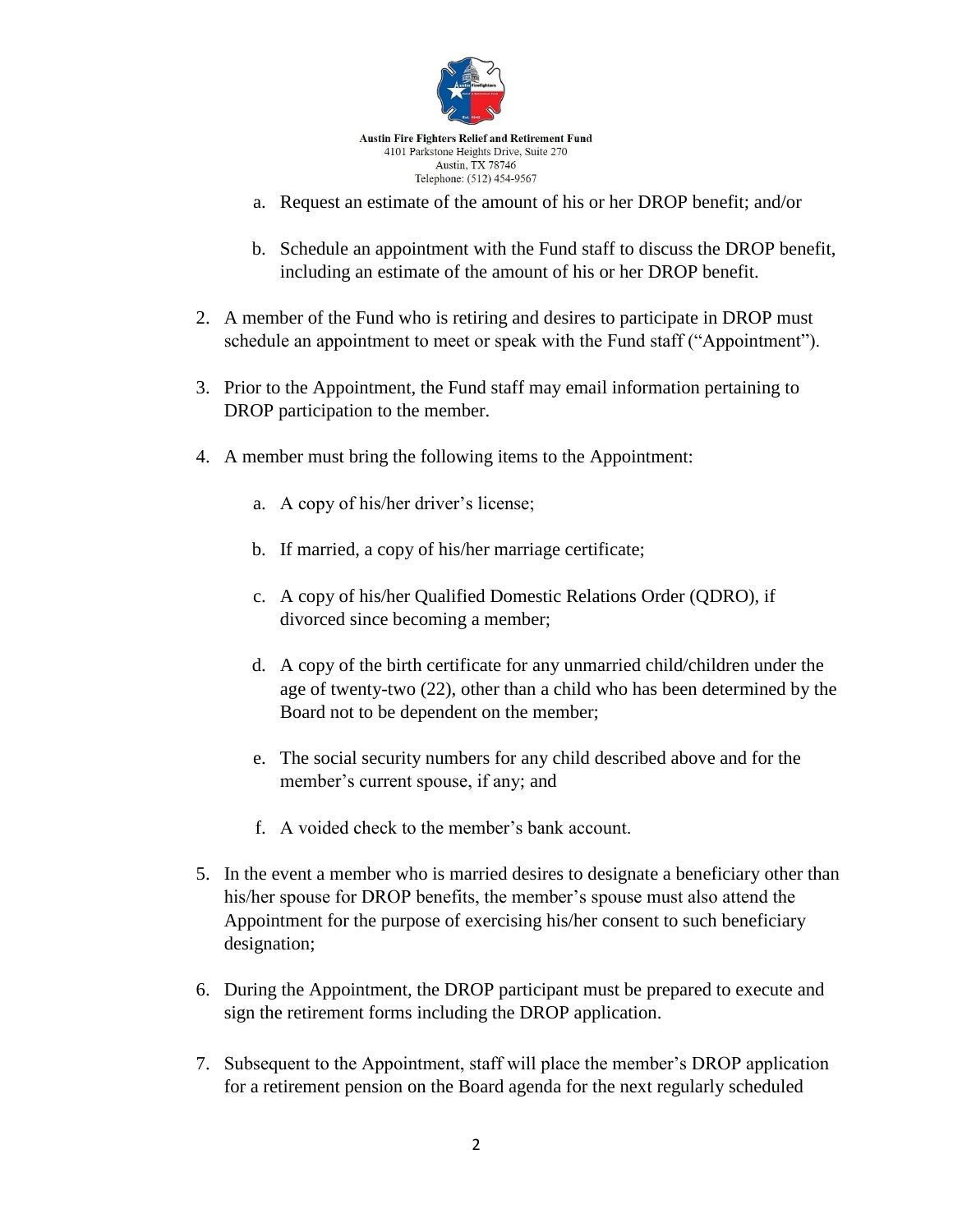

Board meeting for approval, provided the application has been received at least ten (10) business days prior to that meeting.

- 8. If granted, the Board approval shall be effective on the first day of the month following the date on which the member filed the Application.
- 9. Fund staff will provide annual balance statements to DROP participants in January of each calendar year. Staff will also respond to other balance inquiries throughout the year only if made by a DROP member pertaining to his/her DROP balance. Should the DROP member pass, the designated beneficiary of such DROP member may inquire upon the DROP balance.

## **D. DISTRIBUTION FROM DROP ACCOUNT**

- 1. To request a distribution from a DROP account, either full or partial, the participant must follow the process:
	- a. File a completed distribution form with the Fund.
	- b. If the distribution form is received by the Fund by the  $15<sup>th</sup>$  day of the month and is approved and accepted by Fund staff, the distribution will occur on the last day of the same month in which the form was received, or such later date specified by the participant on the distribution form.
	- c. If the form is received after the  $15<sup>th</sup>$  day of the month and is approved and accepted by the Fund, the distribution will occur on the last day of the month following the month in which the form was received, or such later date specified by the member on the distribution form.
- 2. All distributions from a DROP account will be made on the last day of the calendar month.
- 3. All distributions from a DROP account are subject to a mandatory twenty percent (20%) withholding for federal income tax or the withdrawal is directly rolled over into an Individual Retirement Account or Individual Retirement Annuity (IRA) or another eligible retirement plan.